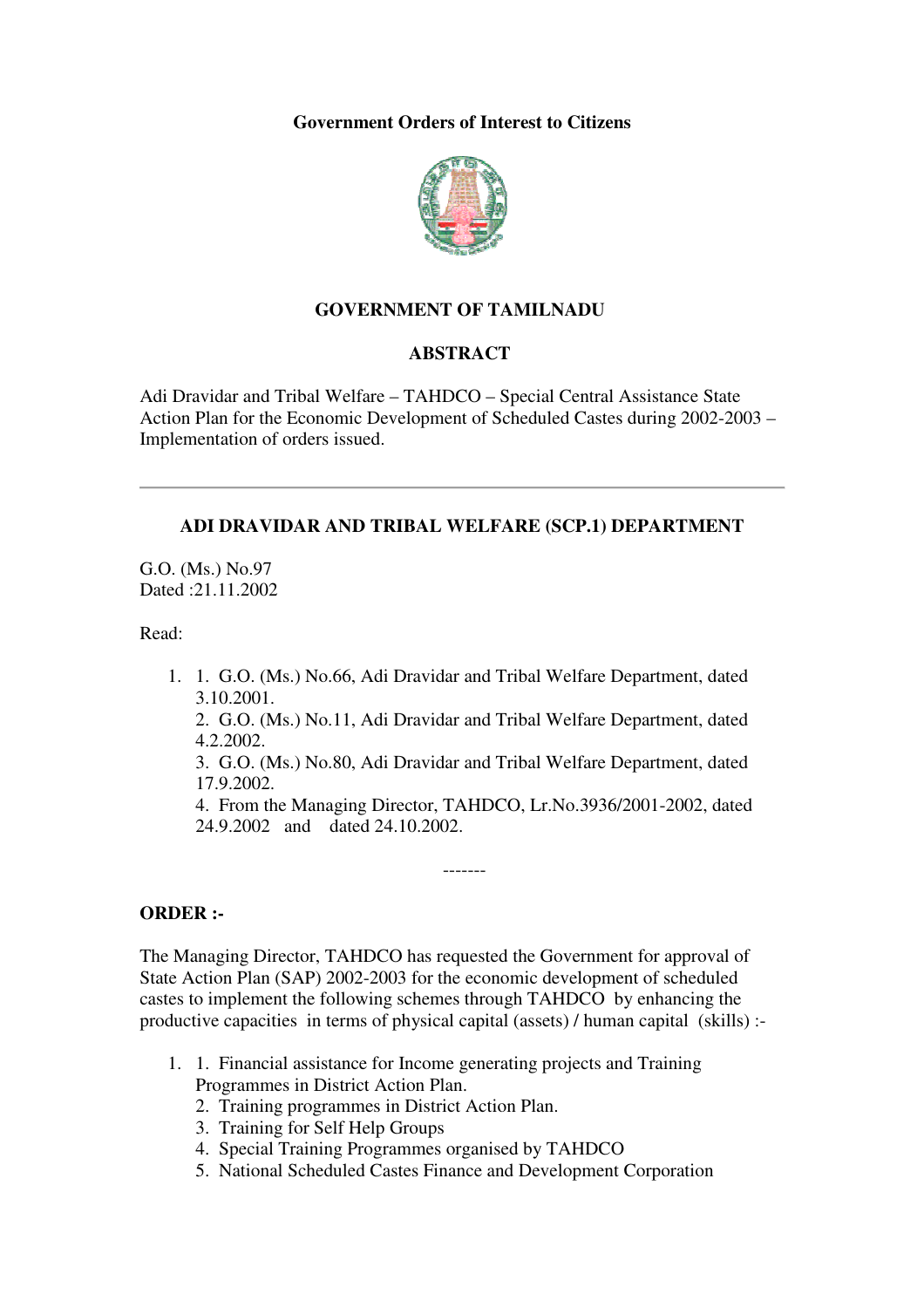(NSFDC) schemes.

6. National Safai Karamchari's Finance and Development Corporation (NSKFDC) schemes.

7. National Scheme for Liberation and rehabilitation of Scavengers (NSLRS) schemes.

8. Infrastructure Development Schemes.

2. In the G.O. second and third read above, guidelines were issued to District Action Plan (DAP) in order to improve the effectiveness of TAHDCO schemes. Action Plans were drafted in a streamlined way so as to decentralise the powers of prioritising projects to the District Administration. Therefore, the District Administration ought to have ensured the commitments for the economic development of SCs, taken together as beneficiaries be, either, as the individuals or self help groups. The plan strategy is entirely based on the prioritised and actual feltneeds suited to the local resource potentials placed at the disposal of the Scheduled Caste population of their district living below the poverty line. With these safe guards woven into the District Action Plan, the Managing Director, TAHDCO has sent the District Action Plan proposals which includes the following ingredients for approval of State Action Plan of TAHDCO for the year 2002-2003, sized to Rs.20098.21 lakhs covering 1,59,940 beneficiaries :-

| <b>Agricultural Activity</b> | : Agricultural allied activities |  |  |
|------------------------------|----------------------------------|--|--|
| Mining and quarrying         | : Manufacturing/processing       |  |  |
|                              | Service/repairs                  |  |  |
| Construction activities      | : Trade and Commerce             |  |  |
| Transport, storage and       |                                  |  |  |
| Communication activities     | : Other services                 |  |  |

3. The Government approve the proposals of State Action Plan. The abstract of the State Action Plan given in the Annexure I gives a summary account of plan components. The Government approve the District Action Plan as given in the Annexure II, as consolidated below :-

## **Abstract of District Action Plan**

| Scheme                 | Number of<br>Beneficiaries |         | Subsidy Promoter's<br>Contribution<br>+ Term Loan | Total    |
|------------------------|----------------------------|---------|---------------------------------------------------|----------|
| 1 Financial            | 34134                      |         | 3376.95 7981.61                                   | 11358.56 |
| Assistance<br>for IGPS |                            |         |                                                   |          |
| (Sr.I of<br>S.A.P.)    |                            |         |                                                   |          |
| $2$ Training           | 41361                      | 1304.05 |                                                   | 1304.05  |
| Programmes             |                            |         |                                                   |          |
| in the                 |                            |         |                                                   |          |
| District               |                            |         |                                                   |          |
| Action Plan            |                            |         |                                                   |          |

## **(i) The income generating projects includes subsidy for training activities :-**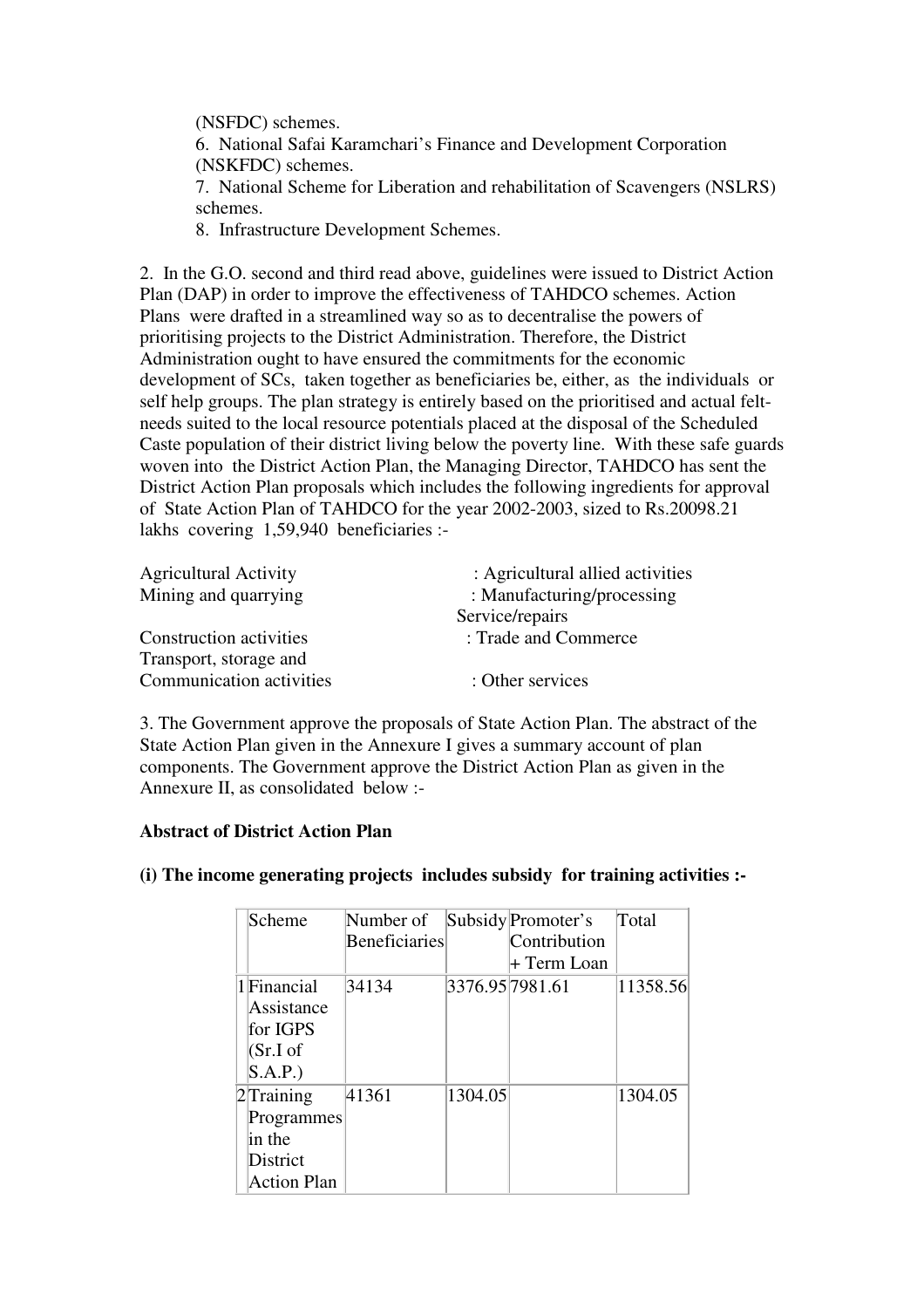| $(Sr.2a$ of |       |                 |          |
|-------------|-------|-----------------|----------|
| S.A.P.)     |       |                 |          |
| Total       | 75495 | 4681.00 7981.61 | 12662.61 |

## **(ii) Training for Self Help Groups :-**

The Government direct that the Managing Director, TAHDCO to cover 30,000 Scheduled Caste women members of SHG and 10,000 Scheduled Tribal women members of SHGs for capacity building programme. The district wise target have been allocated as outlined in Annexure III and this should be implemented in accordance with the norms fixed by the Tamil Nadu Corporation for Development of Women. A provision of Rs.2 crores is provided for the training.

### **(iii) Special Training Programmes organised at Head Office :-**

There shall be a vocational training as in Annexure IV of high employability potential at Chennai and other places by making use of the existing APTECH agreement valid for 2002-2003.

### **(iv) National Scheduled Caste Finance and Development Corporation (NSFDC)**

During the current year, all the income generating projects shall be implemented as per District Action Plan for a total term loan portion of Rs.7981.61 lakhs, the option is being given to the beneficiaries to avail of term loan either from NSFDC or from commercial banks. Therefore, the notional allocation of Rs.1410 lakhs of NSFDC is covered in the term loan portion of financial assistance schemes for IGP's in the District Action Plan for 34134 beneficiaries and total term loan and promoter's contribution of Rs.7981.61 lakhs.

### **(v) National Safai Karamcharis Financial Development Corporation (NSKFDC) Schemes**

#### **Individual Schemes**

TAHDCO will give assistance to 600 beneficiaries, involving a subsidy amount of Rs.108.00 lakhs and NSKFDC term loan of Rs.180.00 lakhs and margin money assistance of Rs.72.00 lakhs (Together totalling to Rs.252.00 lakhs) The district wise target allocation is given in Annexure V.

#### **Groups Schemes**

The Managing Director, TAHDCO is directed to utilise the NSKFDC fund of term loan portion of sanitary mart scheme under NSLRS to the tune of 35% of project cost for groups.

#### **(vi) National scheme for liberation and rehabilitation of savangers**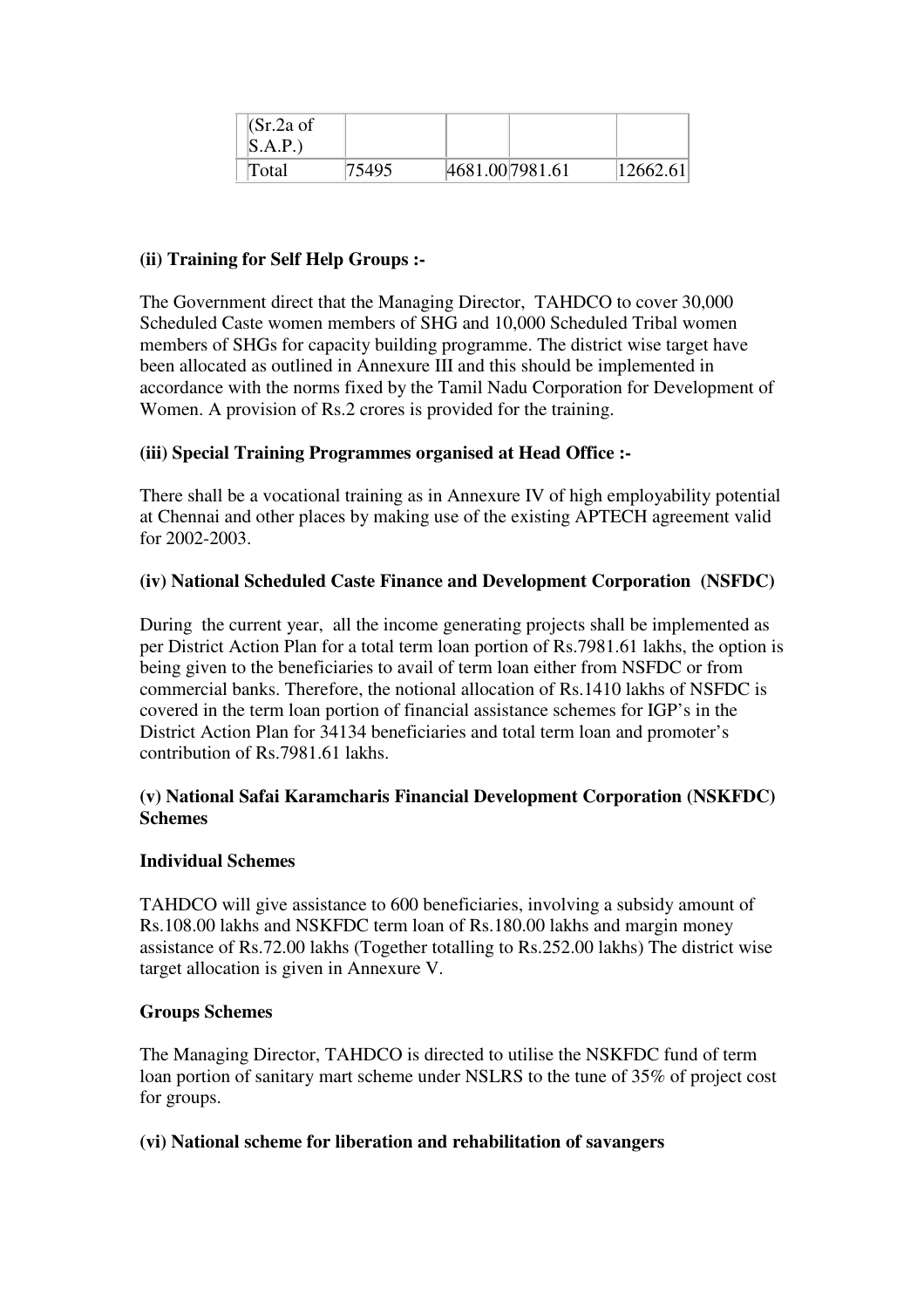The Government order that the Managing Director, TAHDCO shall implement new schemes for economic development of sanitary workers and their dependents in lieu of sanitary mart schemes. This scheme will be implemented in the pattern of self help groups scheme. 1000 SHGs should be formed throughout the state availing the financial pattern already approved in G.O. (Ms.)No.11, AD&Tribal Welfare dated 4.2.2002. The Managing Director, TAHDCO is directed to utilise the subsidy component of Rs.33.45 crores for which the fund of Government of India viz. NSLRS fund is already available in P.D. Account. The District allocation of target and physical and financial allocation is given in Annexure VI.

### **(vii) Infrastructure development**

The SCA guidelines of Government of India permit 10% of the annual SCA allocation to be utilised for infrastructure Development Schemes. It has been estimated that an amount of Rs.559.00 lakhs would be available, for infrastructure development schemes, during the current year. A financial provision of Rs.559 lakhs has been made in the current year State Action Plan, to cover a total of 30,000 beneficiaries all over the State.

4. The Government also approve the target proposed by Managing Director, TAHDCO to collect the term loan of Rs.563.00 lakhs and margin money of Rs.1,048.00 lakhs during the year 2002-2003. The Managing Director, TAHDCO is directed to review the progress of recovery every month and send the review report to Government in Finance Department and as well as AD & Tribal Welfare department.

5. The Managing Director, TAHDCO is requested to identify the beneficiaries and to implement these schemes effectively. The amount under the scheme may be disbursed, when the bank permits the sanction of the loan to the beneficiaries.

6. The beneficaries should be Adi Dravidars. No assistance should be given to the beneficiaries those who are getting assistance under Integrated Rural Development Programme or anyother such schemes.

## (BY ORDER OF THE GOVERNOR)

### P.SELVAM, SECRETARY TO GOVERNMENT.

To

The Managing Director, TAHDCO, Chennai-101.

All Collectors.

The Commissioner, AdiDravidar Welfare, Chennai-5.

The Director, Tribal Welfare, Chennai-5.